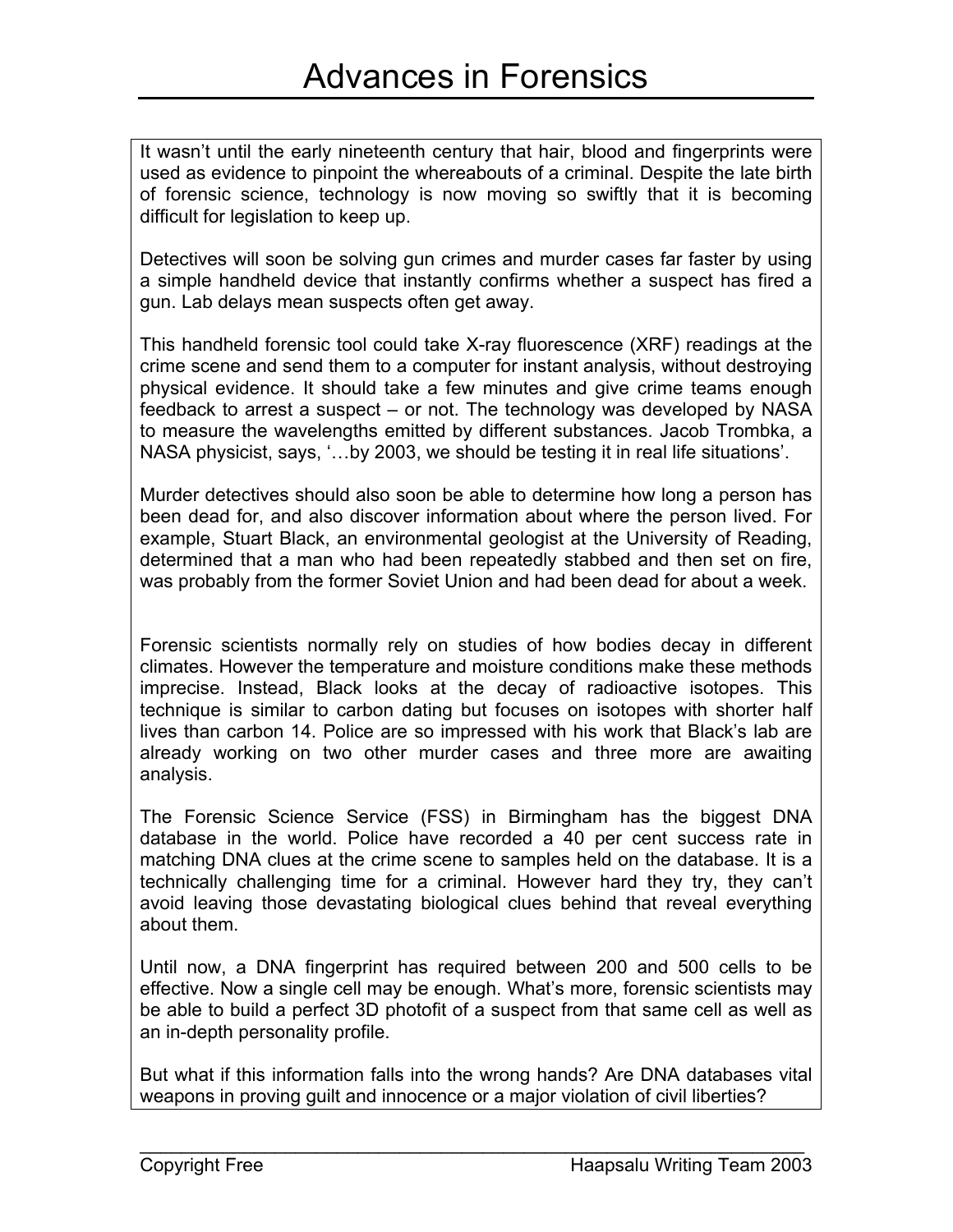- **A:** Working in pairs, write down the different stages involved in the initial crime scene examination.
- **B:** Read the text and discuss your reaction to it with a partner.
- **C:** Look again at the questions raised at the end of the text and note arguments for and against DNA databases.

| <b>For DNA databases</b> | <b>Against DNA databases</b> |  |  |
|--------------------------|------------------------------|--|--|
|                          |                              |  |  |
|                          |                              |  |  |
|                          |                              |  |  |
|                          |                              |  |  |
|                          |                              |  |  |
|                          |                              |  |  |
|                          |                              |  |  |
|                          |                              |  |  |
|                          |                              |  |  |
|                          |                              |  |  |

## **D: Fact Box:**

The state-of-the-art Forensic Science Laboratory in Birmingham is the biggest in the world. There are currently 1.8 million criminal justice profiles on the database, as well as 188,000 DNA samples from unsolved crimes. The samples are identified by barcodes, so no one in the lab knows the names or backgrounds of the samples being tested. The people who work in the lab never cross, in case you were carrying DNA on you. Each lab is on a separate air conditioning system and automation has reduced the risk of contamination.

Are these standards maintained globally? What are the laboratories like in your country? Discuss the implications of differing standards in Forensic Science Laboratories.

 $\mathcal{L}_\text{max}$  , and the contract of the contract of the contract of the contract of the contract of the contract of